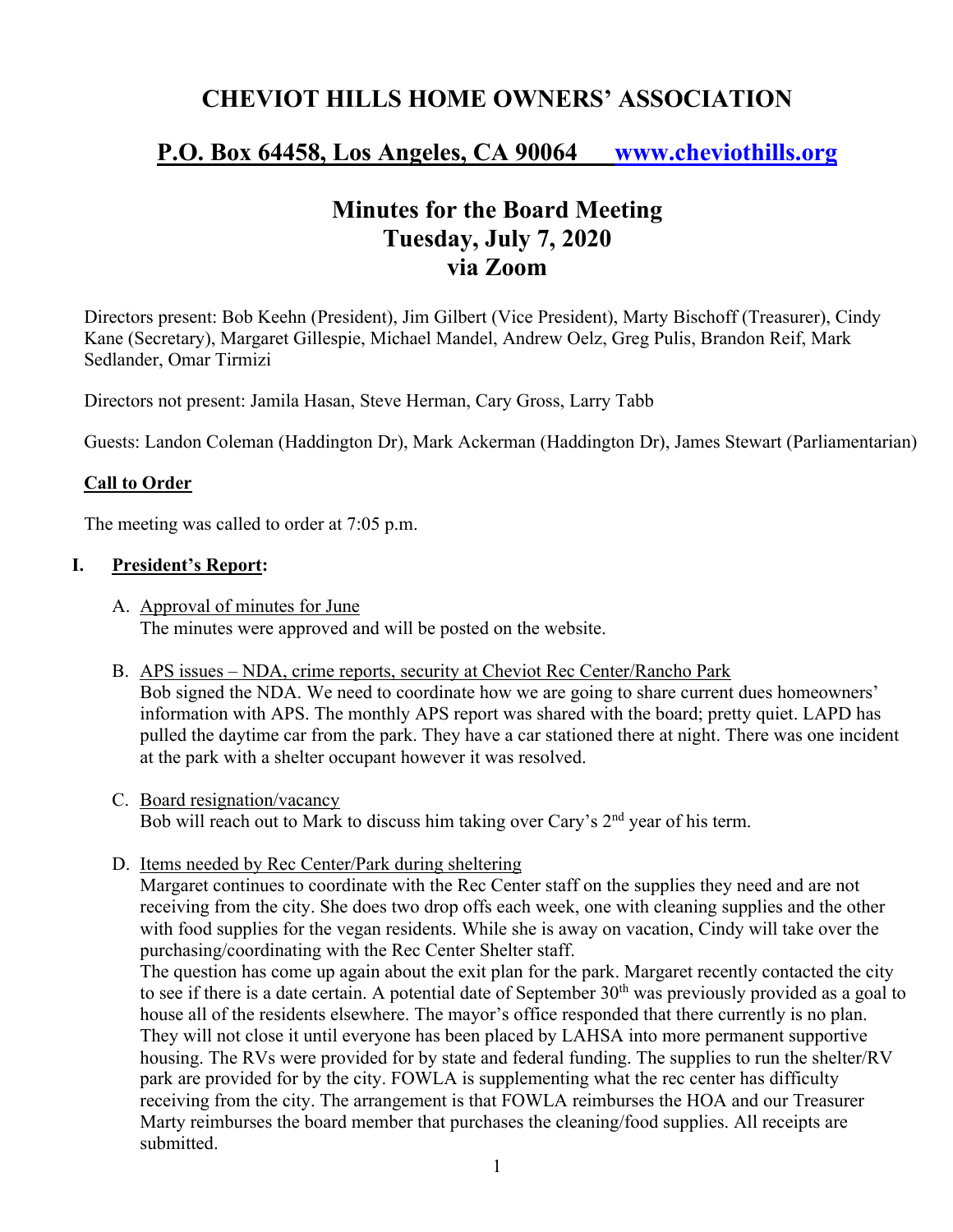### E. Cell tower issues on Haddington

Landon Coleman, resident on Haddington described the scenario that has been taking place on their street. She is reaching out to the HOA to see how best to address their issue. The DWP pole on Haddington is being updated to accommodate a cell network. She along with a few other neighbors would like to stop this work. Some Verizon subcontractors a few weeks ago told neighbors they were going to be putting in some fiber optic cables and do some work on the pole. One of the workers said they were also planning to put up a cell tower (she believes it's 5G). She has made multiple telephone calls and emails to the Council Office. Angel Izard, field deputy, gave her some good resources. Landon was told that the city cannot do anything about it; it is an FCC issue. She was told to check on permitting for this particular tower. Board member Jim Gilbert reported his experience in dealing with this in the past. He pointed out that DWP receives rent from the cell phone companies for placing cell equipment on their poles. In addition, the FCC has taken away the authority for local cities to regulate these towers. The federal government considers this to be critical infrastructure and cities should not limit it but rather encourage it. In addition, a lot of fellow residents have called their cell companies asking for better service in this neighborhood. He suggested that Landon and her group find a contact at Verizon and email them; try to get this story on television. Try to get an appt with Verizon or their contractor. Find alternative locations for this to go (i.e., park). Try a multipronged approach; keep hitting them on many fronts. It is an uphill battle. Get your group together and barrage Verizon with your concerns. You can threaten to sue them. Crown Castle is usually hired to install these towers and sometimes subcontracts out their work. JPA is a joint pole authority. They govern power poles and what uses can be placed on the pole. Try calling them. Check with DWP; they may also know. Jim also suggested that Landon use NextDoor to post information about this. Perhaps she can get people in neighboring areas with experience on this. Margaret suggested Landon reach out to the Westside Neighborhood Council to try and get on their agenda. It was suggested with the Public Records Act to ask for anything that has been filed on this issue. Mike suggested that Landon reach out to our local Congresspersons office since it's an FCC issue. Keep documenting dates, times and statements that workers have made.

#### F. Discussion re format/logistics for General/Annual Meeting

We brought in our Parliamentarian, James Stewart into this portion of the meeting to discuss how we could hold our annual meeting with the voting element. We discussed the best platform to conduct the voting. We tested the sharing of screens of the various topics we would be sharing with membership. These items will also be posted on the website ahead of the meeting. The voting will take place after the meeting. We discussed which votes we will take (only those present at the meeting or to all homes that have paid their dues). Some concerns are for those that are not tech savvy. James stated the other option is to mail ballots to all dues paying members. There are 378 paid members and that would mean a lot of postage and paper. We could also electronically send the poll to those 378 current homeowners. James suggested that we could have the meeting and all of the discussion that will go along with it. We could tell the residents present that an email will go out on Friday morning. The poll will go out Friday morning and we give membership until Sunday 6pm to vote. We will send it out to all 378 members current on dues. For taking nominations from the floor we would do them as we would normally do and those will be added to the survey prior to it being sent out to membership. A question came up about proxies. Proxies are not allowed unless it states so in the bylaws. It would still be ok to collect name and address, but it will only be used for verification purpose.

G. DWP update on equipment – There is a virtual meeting tomorrow. DWP will share their findings with a small group. A summary will be shared with the board.